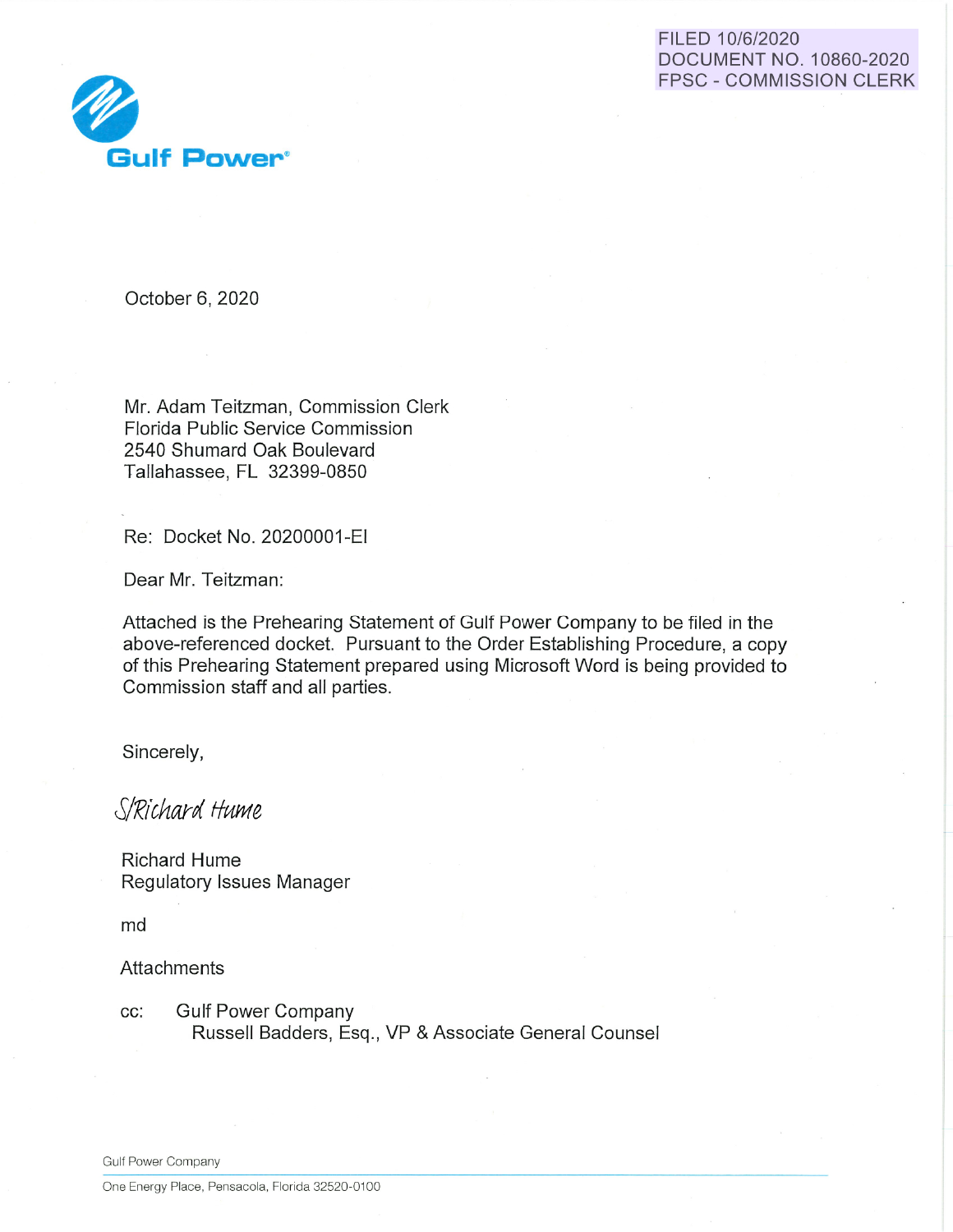#### BEFORE THE FLORIDA PUBLIC SERVICE COMMISSION

 $\lambda$  $\mathcal{L}$ )

IN RE: Fuel and Purchased Power Cost Recovery Clauses and Generating Performance Incentive Factor

 Docket No. 20200001-EI Date Filed: October 6, 2020

### **PREHEARING STATEMENT OF GULF POWER COMPANY**

Gulf Power Company, ("Gulf Power", "Gulf", or "the Company"), by and through its

undersigned attorneys, and pursuant to Order No. PSC-2020-0041-PCO-EI issued January 31, 2020,

establishing the prehearing procedure in this docket, files this prehearing statement, saying:

### A. APPEARANCES

RUSSELL A. BADDERS, Esquire, Vice President & Associate General Counsel of Gulf Power Company, One Energy Place, Pensacola, FL 32520- 0100

MARIA J. MONCADA, Esquire, Senior Attorney of Florida Power & Light Company, 700 Universe Boulevard, Juno Beach, FL 33408

#### B. ALL KNOWN WITNESSES

All witnesses known at this time, who may be called by Gulf Power Company, along with the subject matter and issue numbers which will be covered by the witness' testimony, are as follows:

| Witness                     | <b>Subject Matter</b>                                                             | Issues $#$             |  |
|-----------------------------|-----------------------------------------------------------------------------------|------------------------|--|
| Direct)                     |                                                                                   |                        |  |
| Hume<br>(Gulf)              | Fuel Adjustment, true-up<br>and projections; Capacity, true-up and<br>projections | 4A, 6-11, 18-22, 27-36 |  |
| Rote <sup>1</sup><br>(Gulf) | GPIF reward/penalty and targets and<br>ranges                                     | 16, 17                 |  |

<sup>&</sup>lt;sup>1</sup> Witness Charles Rote adopts the 2019 GPIF Results testimony and exhibit of Jarvis Van Norman, filed on behalf of Gulf on March 16, 2020.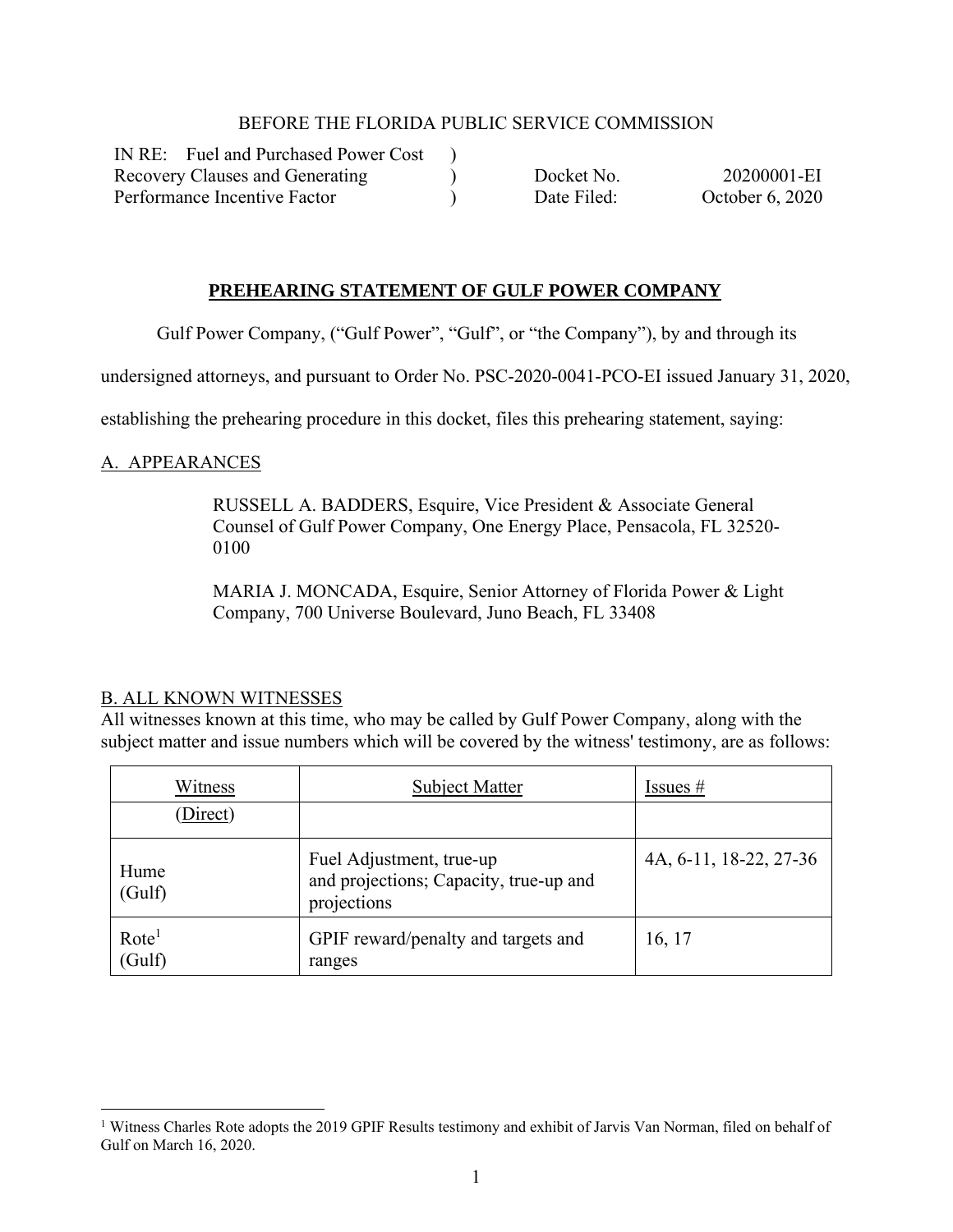# C. ALL KNOWN EXHIBITS

| Witness  | Proffered by                 | Exhibit # | Description                                                                                 | Issues #                    |
|----------|------------------------------|-----------|---------------------------------------------------------------------------------------------|-----------------------------|
| (Direct) |                              |           |                                                                                             |                             |
| Hume     | <b>Gulf Power</b><br>Company | $RLH-1$   | Calculation of Final True-Up<br>January 2019 - December 2019                                | 8, 27                       |
| Hume     | <b>Gulf Power</b><br>Company | $RLH-2$   | A-Schedules December 2019                                                                   | 8                           |
| Hume     | <b>Gulf Power</b><br>Company | RLH-3     | Estimated Fuel True-Up<br>January 2020 - December 2020                                      | 6, 9,                       |
| Hume     | <b>Gulf Power</b><br>Company | RLH-4     | <b>Estimated Capacity True-up</b><br>January 2020 - December 2020                           | 28                          |
| Hume     | <b>Gulf Power</b><br>Company | $RLH-5$   | Projection<br>January 2021 - December 2021                                                  | 7, 10, 11, 18-22, 29-<br>33 |
| Hume     | <b>Gulf Power</b><br>Company | $RLH-6$   | <b>Hedging Information Report</b><br>August 2019 - December 2019                            | 4A                          |
| Hume     | <b>Gulf Power</b><br>Company | $RLH-7$   | Hedging Information Report<br>January 2020-March 2020                                       | 4A                          |
| Hume     | <b>Gulf Power</b><br>Company | RLH-8     | Calculation of the stratified<br>separation factors                                         | 32                          |
| Rote     | <b>Gulf Power</b><br>Company | $JVN-1$   | <b>Gulf Power Company GPIF</b><br>Results<br>January 2019 – December 2019                   | 16                          |
| Rote     | <b>Gulf Power</b><br>Company | $CR-1$    | <b>Gulf Power Company GPIF</b><br><b>Targets and Ranges</b><br>January 2021 - December 2021 | 17                          |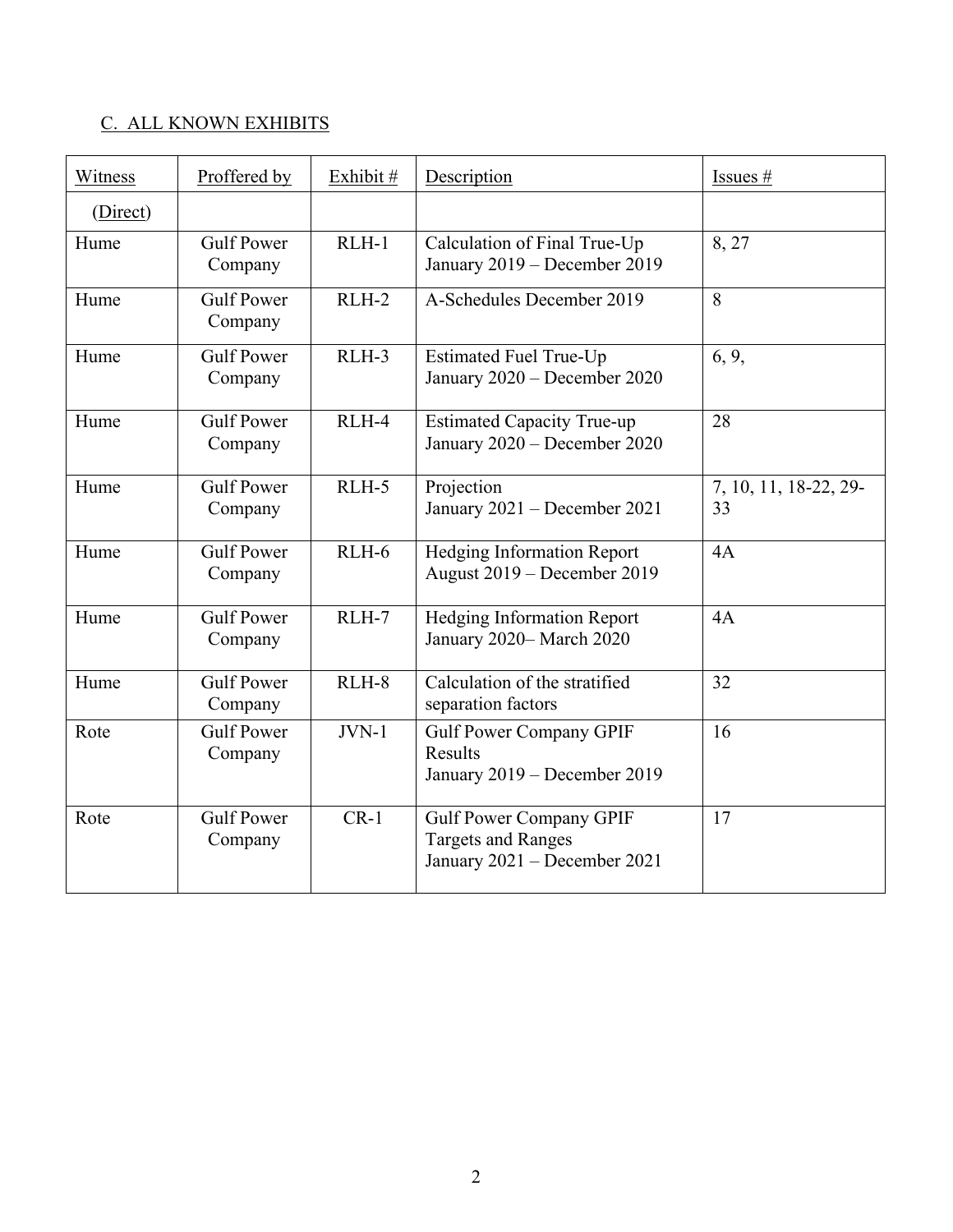### D. STATEMENT OF BASIC POSITION

### **Gulf Power Company's Statement of Basic Position:**

It is the basic position of Gulf Power Company that the fuel and capacity cost recovery factors proposed by the Company present the best estimate of Gulf's fuel and capacity expense for the period January 2021 through December 2021 including the true-up calculations, GPIF and other adjustments allowed by the Commission.

## E. STATEMENT OF ISSUES AND POSITIONS

## **I. FUEL ISSUES**

### **COMPANY-SPECIFIC FUEL ADJUSTMENT ISSUES**

- **ISSUE 4A:** Should the Commission approve as prudent Gulf's actions to mitigate the volatility of natural gas, residual oil, and purchased power prices, as reported in Gulf's April 2020 and August 2020 hedging reports?
- **GULF:** Yes, the Commission should approve Gulf's actions to mitigate fuel price volatility because those activities were taken pursuant to, and were consistent with, previously approved risk management plans. Pursuant to the 2017 Stipulation and Settlement Agreement, Gulf has agreed not to enter into any additional hedges during the term of the Agreement, however the hedges at issue in this docket were entered prior to the hedging moratorium. Gulf's hedging activities for the period August 1, 2019 through March 31, 2020, are reported in April 2020 and August 2020 filings in Docket No. 20200001-EI and resulted in hedging net cost of \$8,783,490. Upon review of these filings, Gulf has complied with its Risk Management Plan as approved by this Commission and, therefore, its actions are found to be reasonable and prudent. (Hume)

### **GENERIC FUEL ADJUSTMENT ISSUES**

**ISSUE 6**: What are the appropriate actual benchmark levels for calendar year 2020 for gains on non-separated wholesale energy sales eligible for a shareholder incentive?

- **GULF:** \$912,580. (Hume)
- **ISSUE 7:** What are the appropriate estimated benchmark levels for calendar year 2021 for gains on non-separated wholesale energy sales eligible for a shareholder incentive?
- **GULF:** \$274,562. (Hume)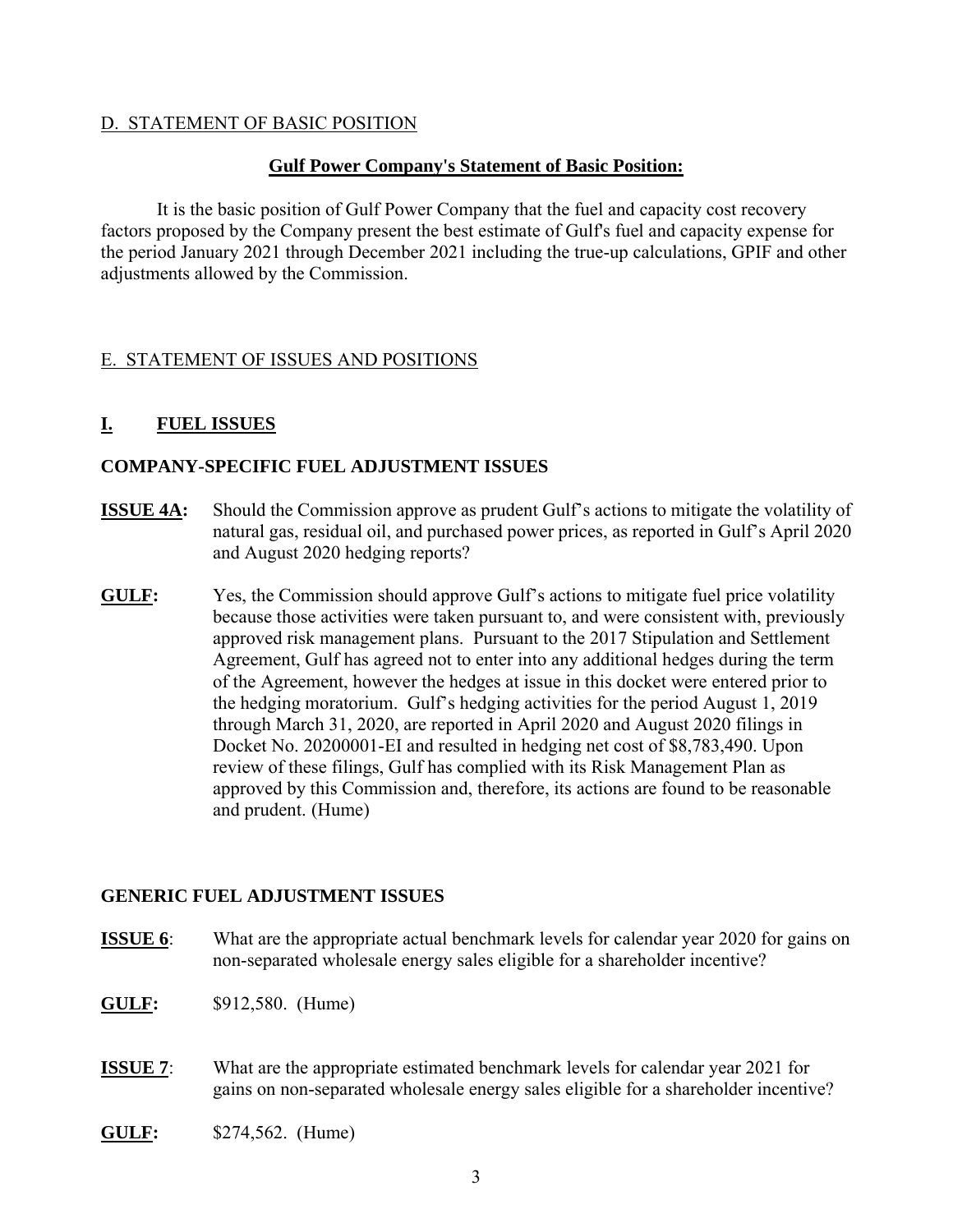- **ISSUE 8:** What are the appropriate final fuel adjustment true-up amounts for the period January 2019 through December 2019?
- **GULF:** \$8,868,596 over-recovery. (Hume)
- **ISSUE 9**: What are the appropriate fuel adjustment actual/estimated true-up amounts for the period January 2020 through December 2020?
- **GULF:** \$9,968,285 under-recovery. (Hume)
- **ISSUE 10**: What are the appropriate total fuel adjustment true-up amounts to be collected/refunded from January 2021 through December 2021?
- **GULF:** \$1,099,690 under-recovery. (Hume)
- **ISSUE 11:** What are the appropriate projected total fuel and purchased power cost recovery amounts for the period January 2021 through December 2021
- **GULF:** \$326,225,315, excluding prior period true-up amounts, revenue taxes and GPIF. (Hume)

### **COMPANY-SPECIFIC GENERATING PERFORMANCE INCENTIVE FACTOR (GPIF) ISSUES**

NONE RAISED BY GULF POWER COMPANY

### **GENERIC GPIF ISSUES**

- **ISSUE 16:** What is the appropriate GPIF reward or penalty for performance achieved during the period January 2019 through December 2019 for each investor-owned electric utility subject to the GPIF?
- **GULF:** \$62,232 reward. (Rote)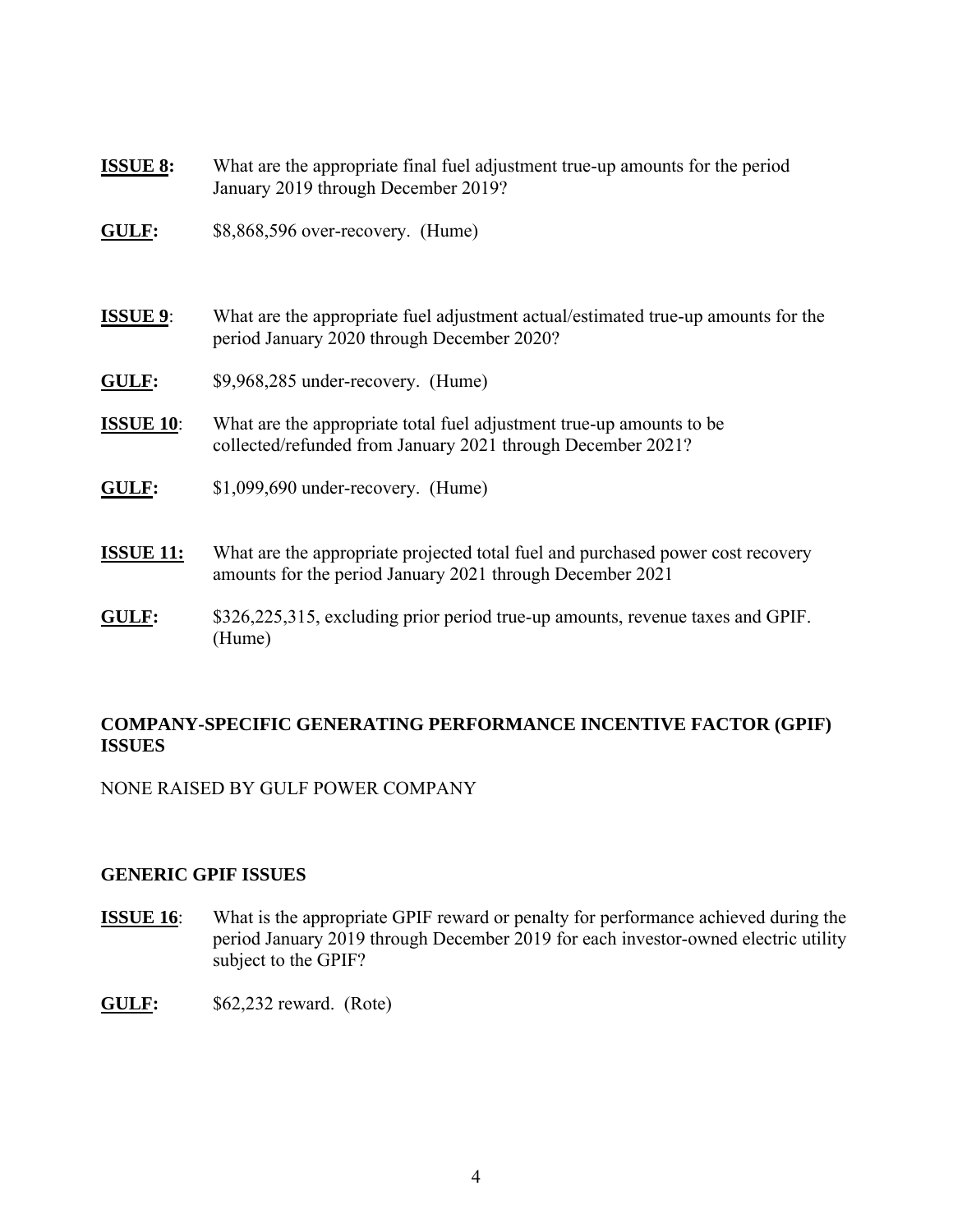**ISSUE 17:** What should the GPIF targets/ranges be for the period January 2021 through December 2021 for each investor-owned electric utility subject to the GPIF?

| Unit                                          | <b>EAF</b> | <b>Heat Rate</b> |  |
|-----------------------------------------------|------------|------------------|--|
| Crist 7                                       | 89.0       | 10,882           |  |
| Daniel 1                                      | 93.9       | 10,650           |  |
| Daniel 2                                      | 93.4       | 10,334           |  |
| Scherer 3                                     | 95.3       | 11,339           |  |
| Smith 3                                       | 91.2       | 6,913            |  |
| $EAF =$ Equivalent Availability Factor $(\%)$ |            |                  |  |

**GULF:** See table below: (Rote)

## **FUEL FACTOR CALCULATION ISSUES**

- **ISSUE 18:** What are the appropriate projected net fuel and purchased power cost recovery and Generating Performance Incentive amounts to be included in the recovery factor for the period January 2021 through December 2021?
- **GULF:** \$327,622,911 including prior period true-up amounts, revenue taxes and GPIF. (Hume)
- **ISSUE 19:** What is the appropriate revenue tax factor to be applied in calculating each investorowned electric utility's levelized fuel factor for the projection period January 2021 through December 2021?
- **GULF:** 1.00072. (Hume)
- **ISSUE 20:** What are the appropriate levelized fuel cost recovery factors for the period January 2021 through December 2021?
- **GULF:** 3.053 cents per kWh. (Hume)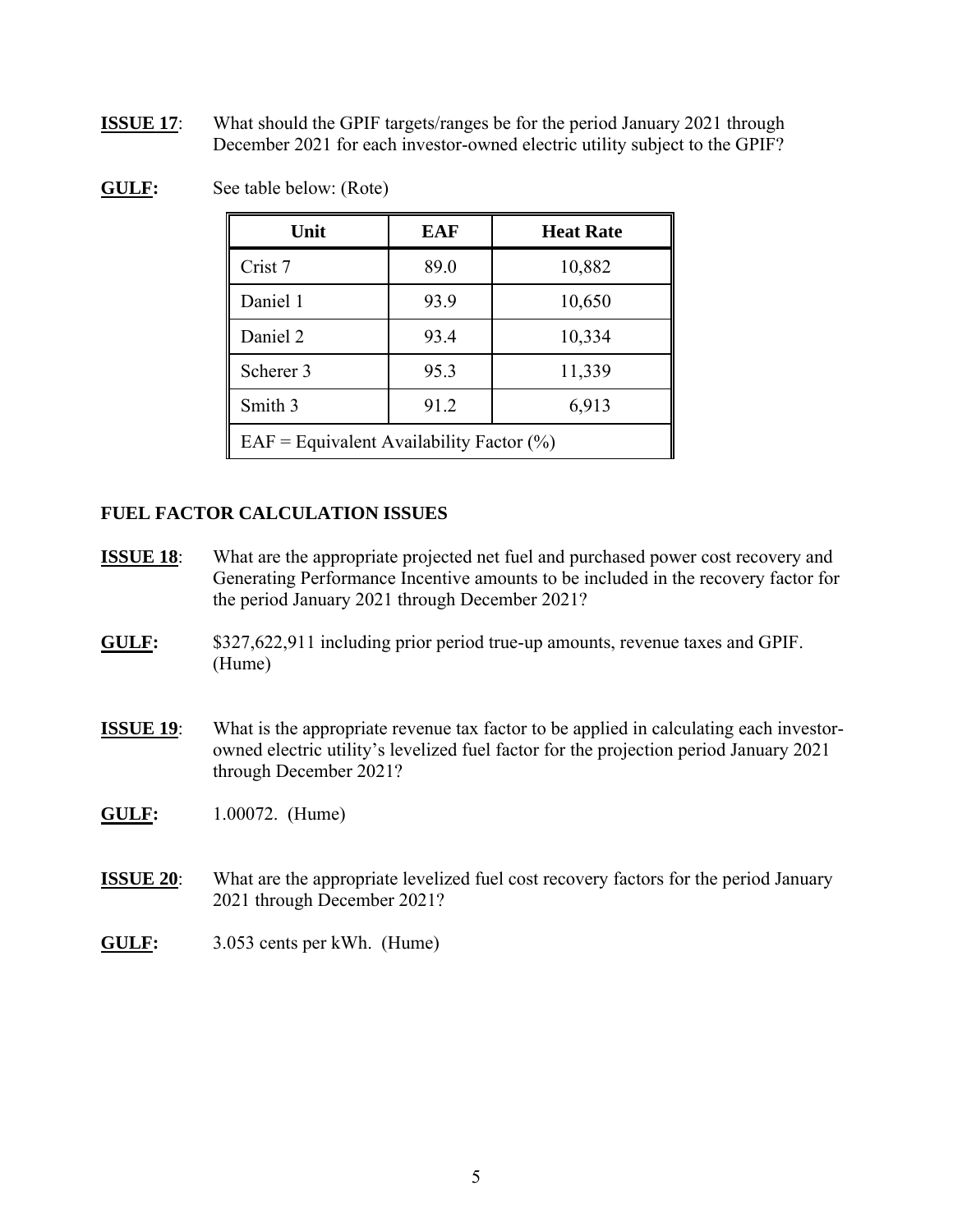- **ISSUE 21:** What are the appropriate fuel recovery line loss multipliers to be used in calculating the fuel cost recovery factors charged to each rate class/delivery voltage level class?
- **GULF:** The appropriate fuel cost recovery line loss multipliers are provided in Gulf Power's response on Issue 22. (Hume)
- **ISSUE 22:** What are the appropriate fuel cost recovery factors for each rate class/delivery voltage level class adjusted for line losses?
- **GULF:** See tables below: (Hume)

| Group | <b>Standard Rate Schedules</b>          | <b>Line Loss</b><br><b>Multipliers</b> | <b>Fuel Cost</b><br><b>Factors</b><br>$\mathfrak{C}/kWh$ |
|-------|-----------------------------------------|----------------------------------------|----------------------------------------------------------|
| A     | RS, RSVP, RSTOU, GS, GSD, GSTOU, OS-III | 1.00555                                | 3.070                                                    |
| B     | LP                                      | 0.99188                                | 3.028                                                    |
| C     | PX, RTP                                 | 0.97668                                | 2.982                                                    |
|       | $OS-I/II$                               | 1.00560                                | 3.045                                                    |

|       |                                       |                                        | <b>Fuel Cost Factors</b>             |                                       |
|-------|---------------------------------------|----------------------------------------|--------------------------------------|---------------------------------------|
| Group | Time-of-Use<br><b>Rate Schedules*</b> | <b>Line Loss</b><br><b>Multipliers</b> | <b>On-Peak</b><br>$\mathfrak{C}/kWh$ | <b>Off-Peak</b><br>$\mathfrak{C}/kWh$ |
| A     | GSDT, SBS                             | 1.00555                                | 3.539                                | 2.879                                 |
| B     | LPT, SBS                              | 0.99188                                | 3.490                                | 2.840                                 |
|       | PXT, SBS                              | 0.97668                                | 3.437                                | 2.796                                 |

\*The recovery factor applicable to customers taking service under Rate Schedule SBS is determined as follows: customers with a Contract Demand in the range of 100 to 499 kW will use the recovery factor applicable to Rate Schedule GSD; customers with a Contract Demand in the range of 500 to 7,499 kW will use the recovery factor applicable to Rate Schedule LP; and customers with a Contract Demand over 7,499 kW will use the recovery factor applicable to Rate Schedule PX.

# **II. CAPACITY ISSUES**

## **COMPANY-SPECIFIC CAPACITY COST RECOVERY FACTOR ISSUES**

### **Gulf Power Company**

### NONE RAISED BY GULF POWER COMPANY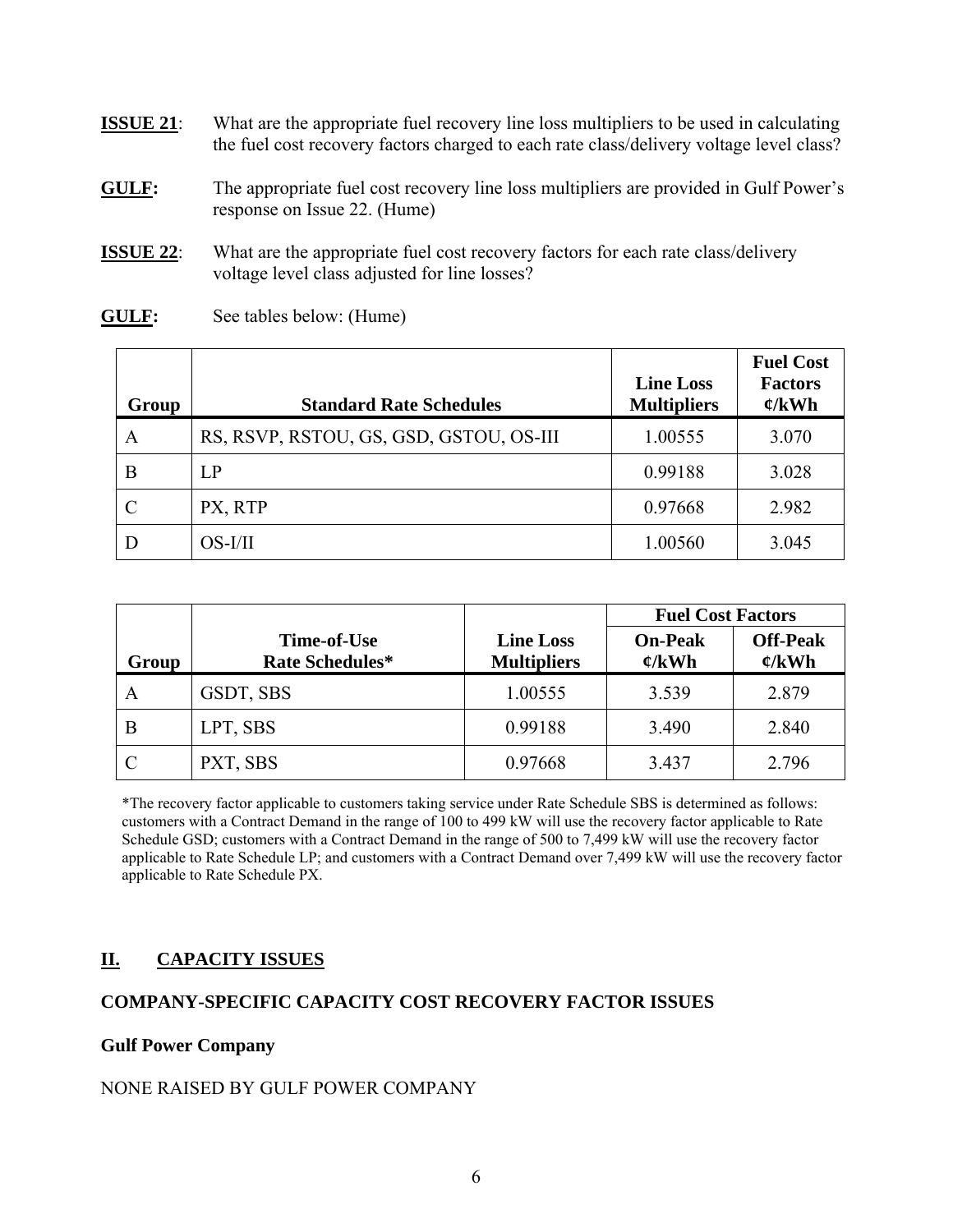## **GENERIC CAPACITY COST RECOVERY FACTOR ISSUES**

- **ISSUE 27:** What are the appropriate final capacity cost recovery true-up amounts for the period January 2019 through December 2019?
- **GULF:** \$452,844 over-recovery. (Hume)
- **ISSUE 28:** What are the appropriate capacity cost recovery actual/estimated true-up amounts for the period January 2020 through December 2020?
- **GULF:** \$2,700,587 under-recovery. (Hume)
- **ISSUE 29:** What are the appropriate total capacity cost recovery true-up amounts to be collected/refunded during the period January 2021 through December 2021?
- **GULF:** \$2,247,743 under-recovery. (Hume)
- **ISSUE 30:** What are the appropriate projected total capacity cost recovery amounts for the period January 2021 through December 2021?
- **GULF:** \$83,552,876. (Hume)
- **ISSUE 31**: What are the appropriate projected net purchased power capacity cost recovery amounts to be included in the recovery factor for the period January 2021 through December 2021?
- **GULF:** \$85,862,394 including prior period true-up amounts and revenue taxes. (Hume)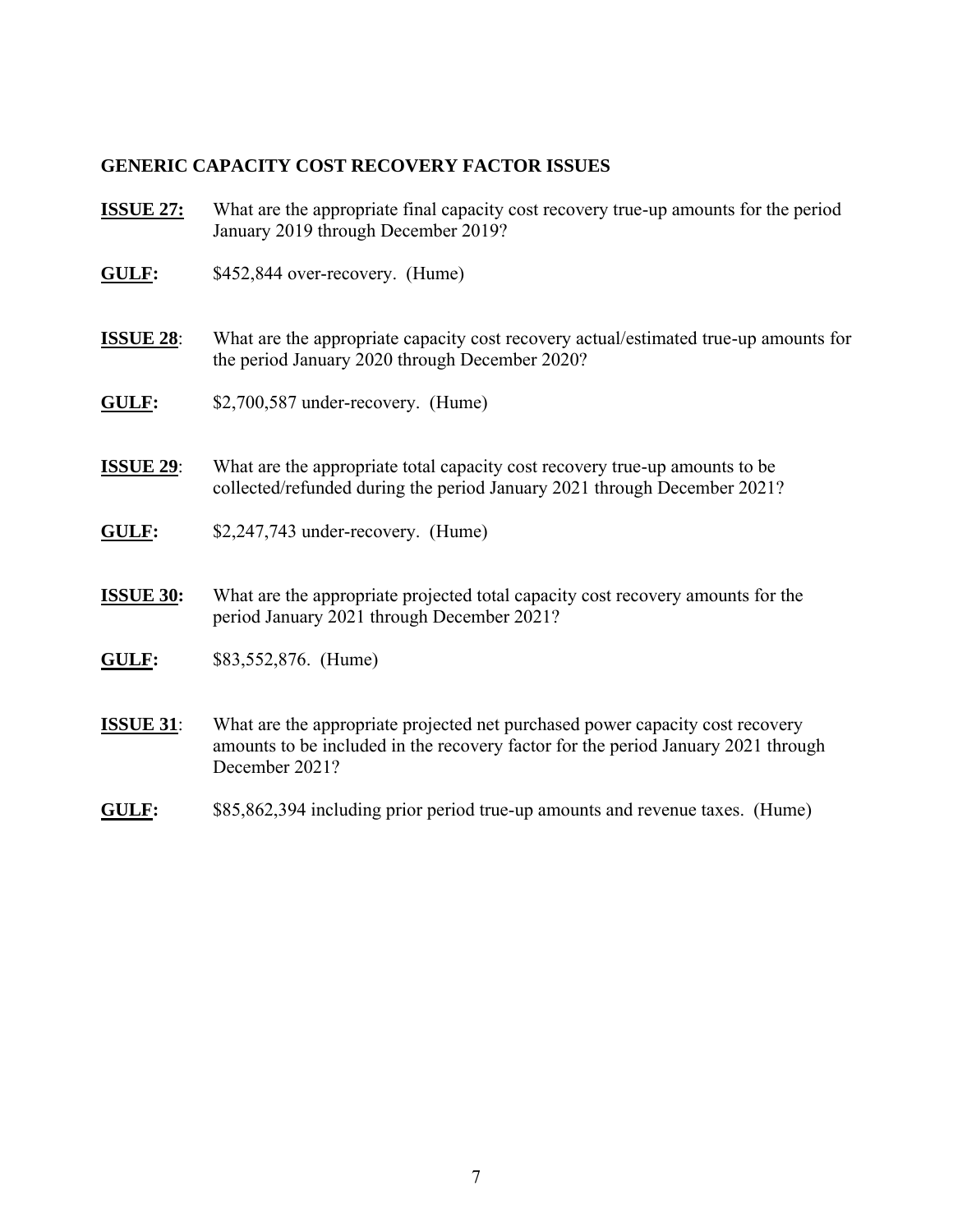**ISSUE 32:** What are the appropriate jurisdictional separation factors for capacity revenues and costs to be included in the recovery factor for the period January 2021 through December 2021?

## **GULF:**

| Retail Energy Jurisdictional Factor - Base          | 100.0000% |
|-----------------------------------------------------|-----------|
| Retail Energy Jurisdictional Factor - Intermediate  | 97.5922%  |
| Retail Energy Jurisdictional Factor - Peaking       | 76.0860%  |
| Retail Demand Jurisdictional Factor - Transmission  | 97.2343%  |
| Retail Demand Jurisdictional Factor - Base          | 100.0000% |
| Retail Demand Jurisdictional Factor - Intermediate  | 97.5922%  |
| Retail Demand Jurisdictional Factor - Peaking       | 76.0860%  |
| Retail Demand Jurisdictional Factor - General Plant | 96.9888%  |
| Retail Demand Jurisdictional Factor - Distribution  | 98.1419%  |
|                                                     | (Hume)    |

- **ISSUE 33**: What are the appropriate capacity cost recovery factors for the period January 2021 through December 2021?
- **GULF:** See table below: (Hume)

| <b>RATE</b><br><b>CLASS</b> | <b>CAPACITY COST</b><br><b>RECOVERY FACTORS</b> |           |
|-----------------------------|-------------------------------------------------|-----------|
|                             | $\mathfrak{C}/kWh$                              | \$ per kW |
| RS, RSVP, RSTOU             | 0.915                                           |           |
| <b>GS</b>                   | 0.931                                           |           |
| GSD, GSDT, GSTOU            | 0.733                                           |           |
| LP, LPT                     |                                                 | 2.86      |
| PX, PXT, RTP, SBS           | 0.623                                           |           |
| $OS-I/II$                   | 0.127                                           |           |
| OS-III                      | 0.566                                           |           |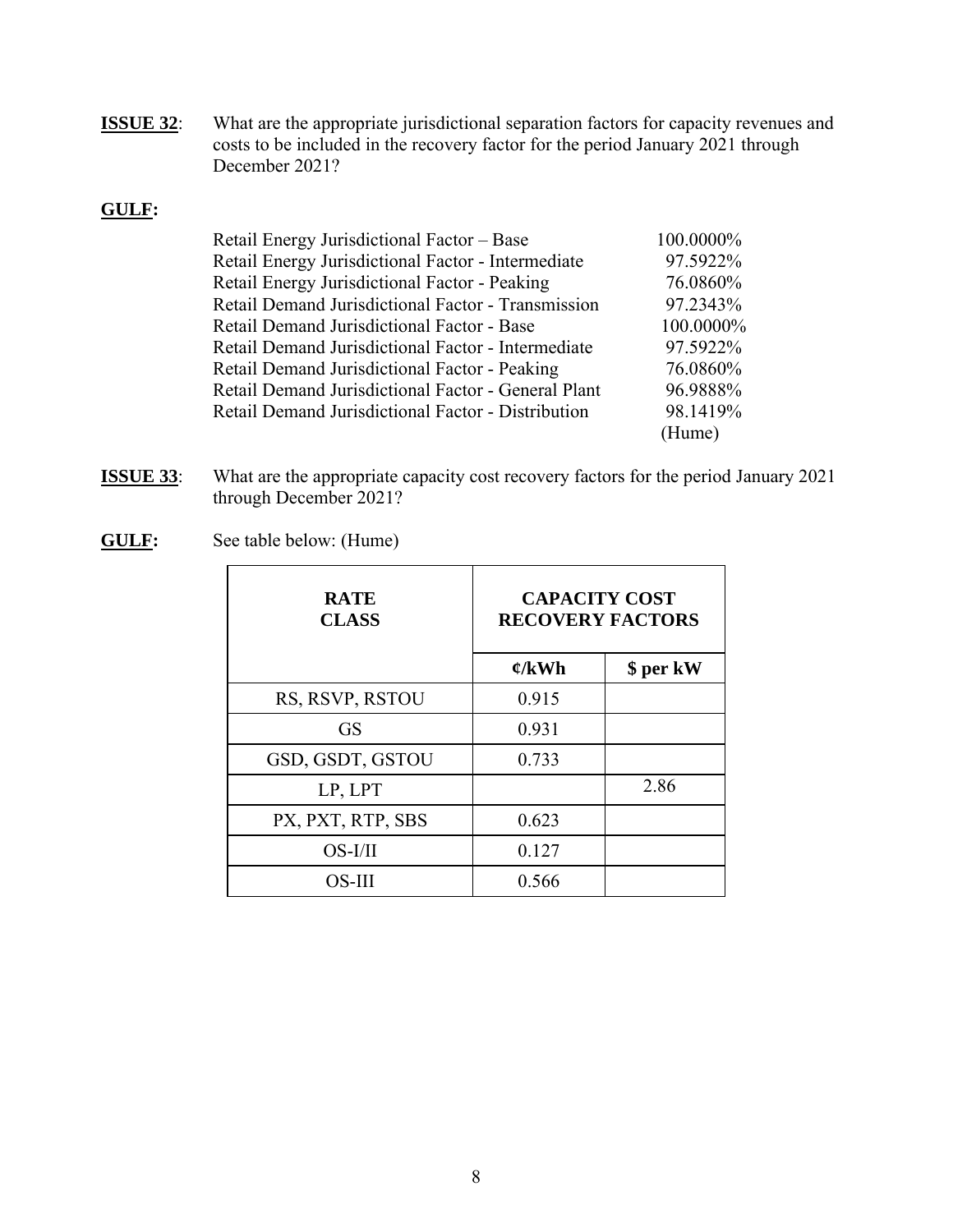## **III. EFFECTIVE DATE**

- **ISSUE 34:** What should be the effective date of the fuel adjustment factors and capacity cost recovery factors for billing purposes?
- **GULF:** The factors should be effective for meter readings commencing January 1, 2021. These charges should continue in effect until modified by subsequent order of this Commission. (Hume)
- **ISSUE 35:** Should the Commission approve revised tariffs reflecting the fuel adjustment factors and capacity cost recovery factors determined to be appropriate in this proceeding?
- **GULF:** Yes. The Commission should approve revised tariffs reflecting the fuel adjustment factors and capacity cost recovery factors determined to be reasonable in this proceeding. The Commission should direct staff to verify that the revised tariffs are consistent with the Commission's decision. (Hume)

## **IV. MISCELLANEOUS ISSUES**

- **ISSUE 36:** Should this docket be closed?
- **GULF:** No. While a separate docket number is assigned each year for administrative convenience, this is a continuing docket and should remain open. (Hume)

## F. STIPULATED ISSUES

**GULF:** Yet to be determined. Gulf is willing to stipulate that the testimony of all witnesses whom no one wishes to cross examine be inserted into the record as though read, cross examination be waived, and the witness's attendance at the hearing be excused.

## G. PENDING MOTIONS

## NONE

## H. PENDING CONFIDENTIALITY REQUESTS

1. Request for extended confidentiality filed on January 22, 2020 pertaining to certain documents produced in connection with the review of 2017 fuel and purchased power transactions. (DN 03751-2018); 2020 pertaining certain documents produced in connection with the review of 2017 fuel and purchased power transactions. (DN 03343-2018).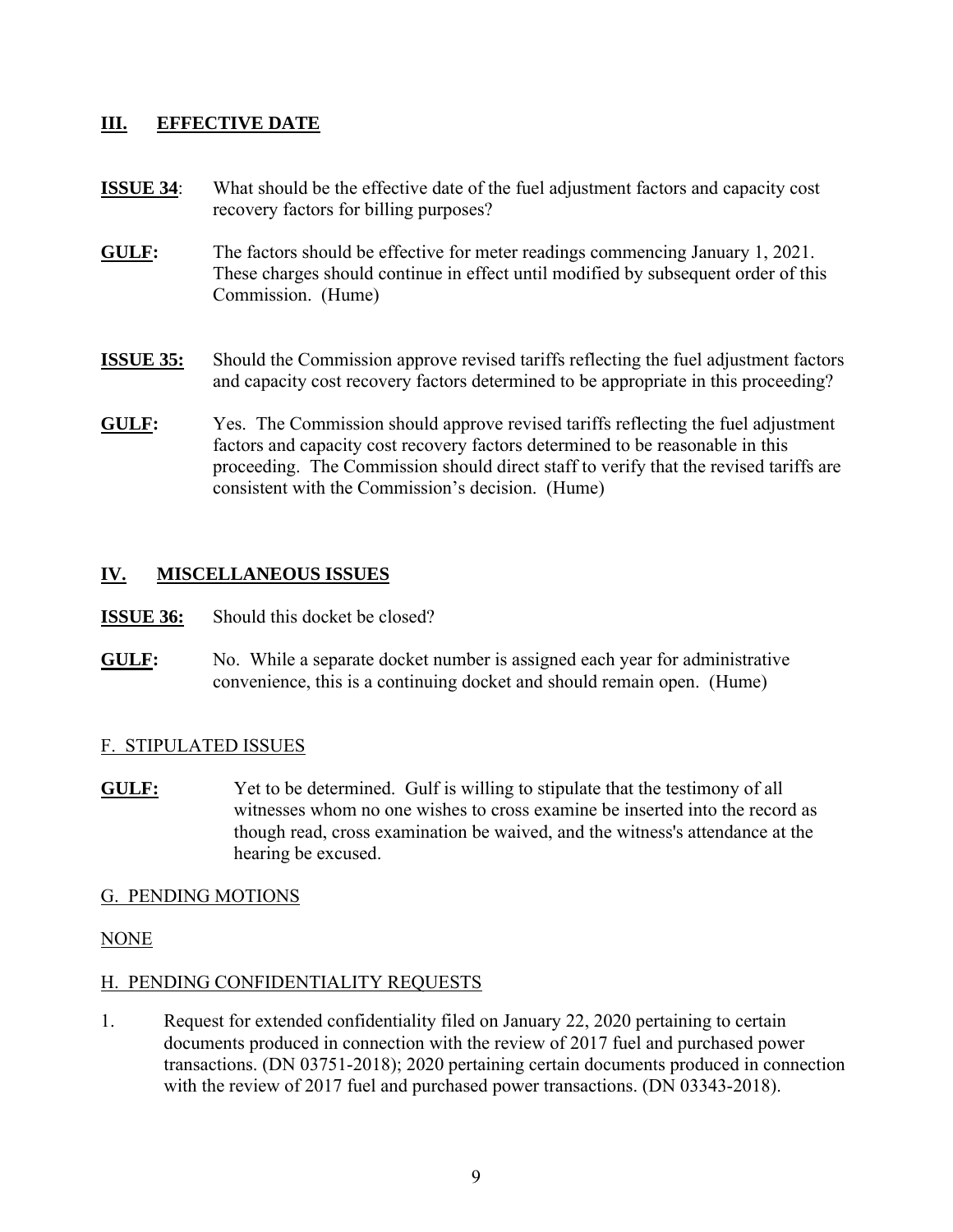- 2. Request for extended confidentiality filed on January 28, 2020, pertaining to certain information contained in Form 423 fuel reports for January – March 2018. (DN 03329- 2018).
- 3. Request for confidentiality filed on January 31, 2020, pertaining to Form 423 Fuel Report for October through December 2019 (DN 00730-2020).
- 4. Request for extended confidentiality filed on February 10, 2020, pertaining certain documents produced in connection with the review of 2015 capacity expenditures (DN 03029-2016); pertaining certain documents produced in connection with the review of 2015 fuel and purchased power transactions. (DN 03027-2016).
- 5. Request for confidentiality filed on March 02, 2020, pertaining to Schedule CCA-4 of RLH-1 to the Direct Testimony of Richard L. Hume (DN 01195-2020).
- 6. Request for confidentiality filed on April 03, 2020, pertaining to portions of August-December 2019 Hedging Activity Report (DN 01856-2020).
- 7. Request for confidentiality filed on April 30, 2020, pertaining to Form 423 Fuel Report for January through March 2020 (DN 02316-2020).
- 8. Request for confidentiality filed on May 27, 2020, pertaining to documents produced in connection with a review of 2019 fuel and purchased power transactions (DN 02774-2020).
- 9. Request for extended confidentiality filed on June 17, 2020, pertaining to portions of documents produced in connection with a review of 2014 capacity expenditures (DN 03151-2015); pertaining to certain documents produced by Staff and GPC related to the review of 2018 hedging settlements (DN 06149-2018).
- 10. Request for confidentiality filed on June 23, 2020, pertaining to revision to page 53 of 65 related to discovered scrivener's error subsequent to the original filing. (DN 02776-2020).
- 11. Request for confidentiality filed on July 27, 2020, pertaining to Schedule CCE-4 of RLH-3 to the Direct Testimony of Richard L. Hume (DN 04054-2020).
- 12. Request for confidentiality filed on July 31, 2020, pertaining to Form 423 Fuel Report for April through June 2020 (DN 04158-2020).
- 13. Request for confidentiality filed on August 10, 2020, pertaining to portion of January-July 2020 Hedging Activity Report (DN 04309-2020).
- 14. Request for confidentiality filed on September 3,2020, pertaining to Schedule CCE-1 and CCE-4 of RLH-5 to the Direct Testimony of C. Richard Hume (DN 05949-2020).
- 15. Request for confidentiality filed on September 21, 2020, pertaining to certain information contained in 2020 hedging settlements. (DN 08253-2020).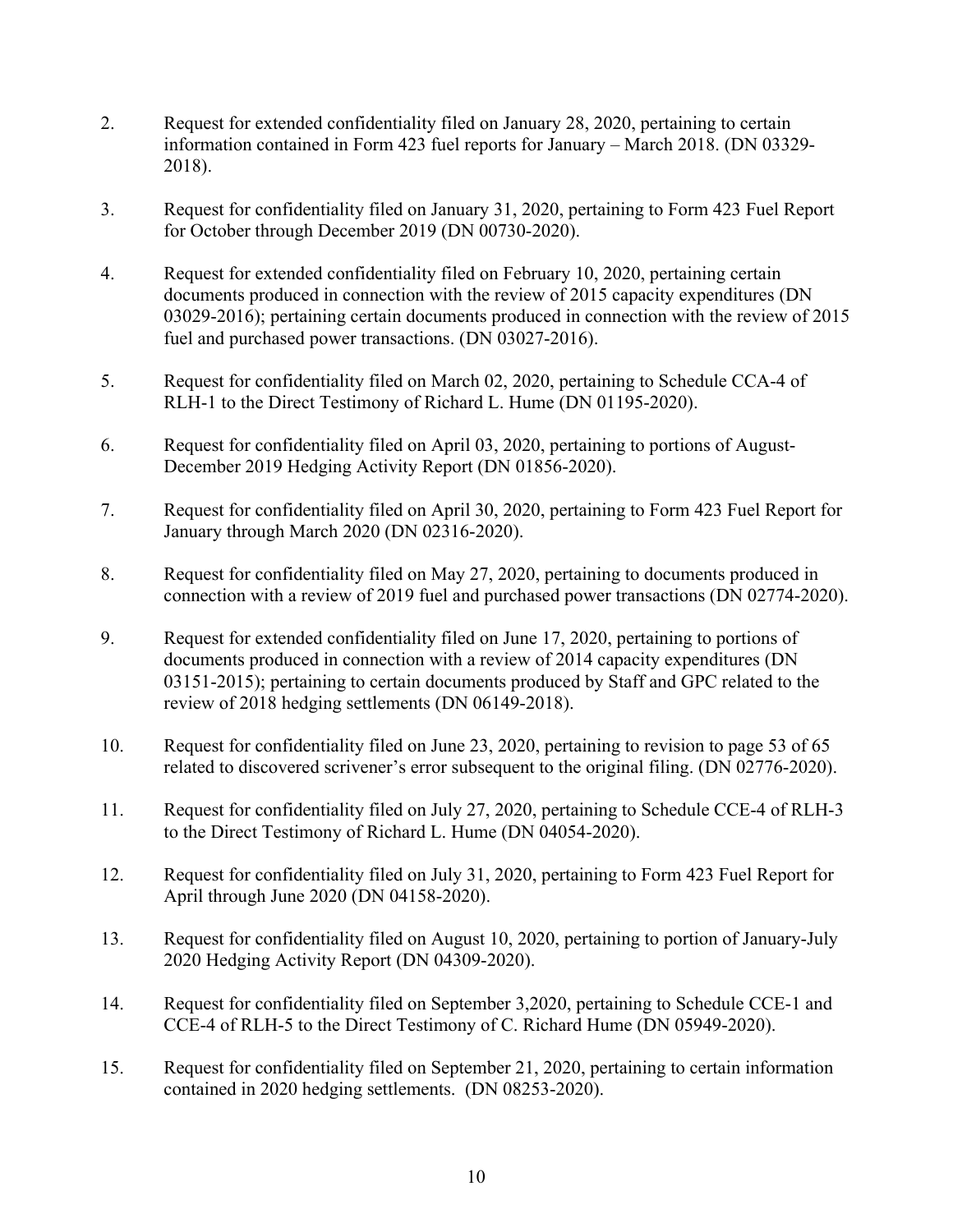#### I. OTHER MATTERS

**GULF:** To the best knowledge of counsel, Gulf has complied with all requirements set forth in the orders on procedure and/or the Commission rules governing this prehearing statement. If other issues are raised for determination at the hearings set for November 3-5, 2020, Gulf respectfully requests an opportunity to submit additional statements of position and, if necessary, file additional testimony.

Dated this 6<sup>th</sup> day of October 2020.

Respectfully submitted,

Rumel A. Radders

**RUSSELL A. BADDERS**  Vice President & Associate General Counsel Florida Bar No. 007455 russell. badders@nexteraenergy .corn **Gulf Power Company**  One Energy Place Pensacola, FL 32520-0100 (850) 444-6550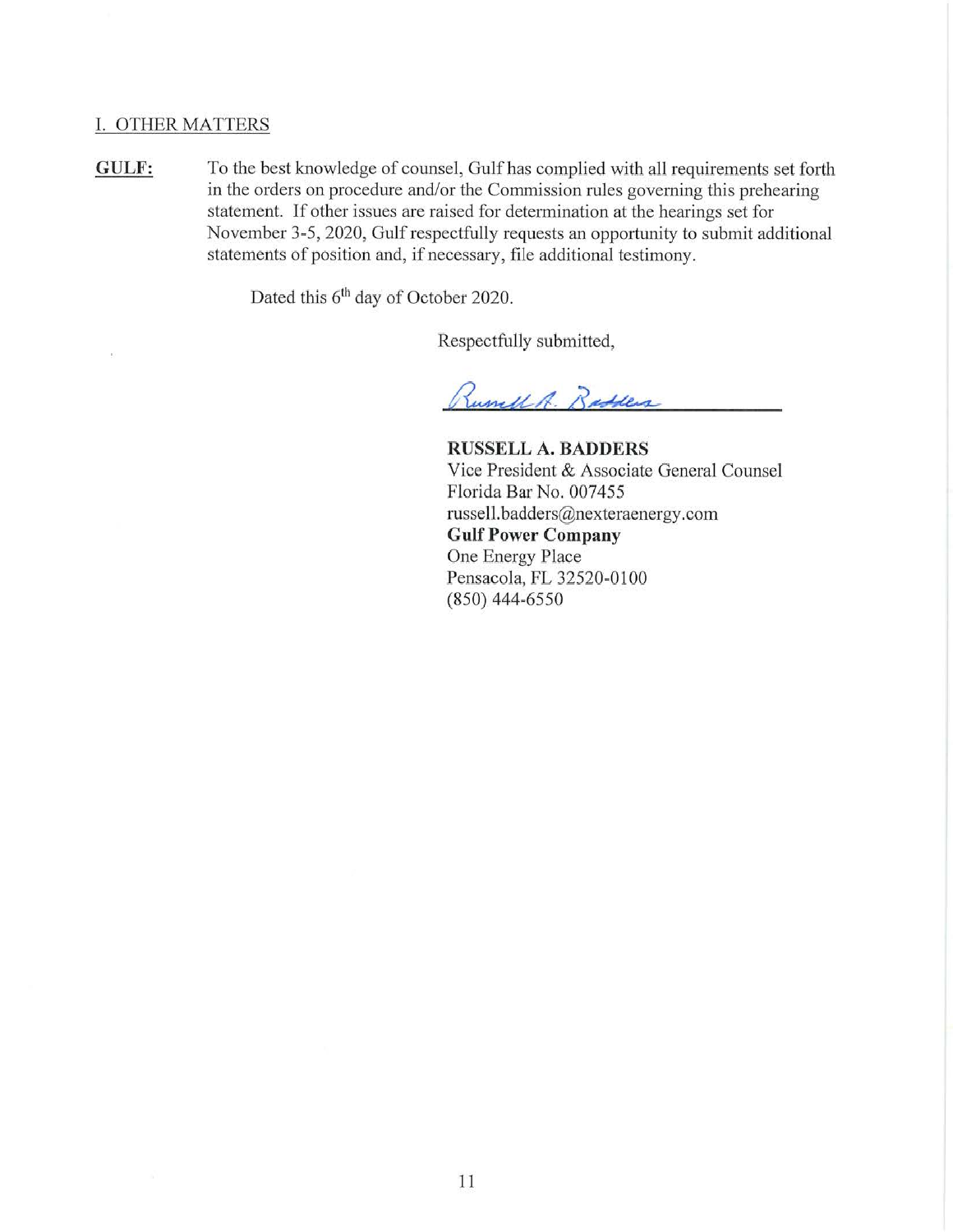#### BEFORE THE FLORIDA PUBLIC SERVICE COMMISSION

#### IN RE: **Fuel and Purchased Power Cost Recovery Clause with Generating Performance Incentive Factor**

Docket No. : **20200001-EI** 

#### **CERTIFICATE OF SERVICE**

I HEREBY CERTIFY that a true copy of the foregoing was furnished by electronic mail this 6th day of October, 2020 to the following:

 $\mathcal{E}$  $\mathcal{C}$ 

Florida Public Utilities Company PCS Phosphate - White Springs Florida Division of Chesapeake c/o Stone Mattheis Xenopoulos Utilities Corp **by Community 8** Brew, P.C. Mike Cassel, Director **Interpreterate Cassel**, Director Regulatory and Governmental Affairs Eighth Floor, West Tower 1750 SW 14<sup>th</sup> Street, Suite 200 1025 Thomas Jefferson St, NW Fernandina Beach, FL 32034 Washington, DC 20007 mcassel@fpuc.com ibrew@smxblaw.com

lwb@smxblaw.com

Duke Energy Florida Dianne M. Triplett 299 First Avenue North St. Petersburg, FL 33701 Dianne.triplett@duke-energy.com

Florida Power & Light Company Maria J. Moncada David Lee 700 Universe Boulevard (LAW/JB) Juno Beach, FL 33408-0420 Maria.moncada@fpl.com David.Lee@fpl.com

Florida Power & Light Company Kenneth Hoffman 134 West Jefferson Street Tallahassee, FL 32301 Kenneth.Hoffman@fpl.com

Ausley Law Firm James D. Beasley J. Jeffry Wahlen Malcolm N. Means Post Office Box 391 Tallahassee, FL 32302 jbeasley@ausley.com jwahlen@ausley.com mmeans@ausley.com

Gunster Law Firm Beth Keating 215 South Monroe Street, Suite 601 Tallahassee, FL 32301-1839 bkeating@qunster.com

Office of Public Counsel J. R. Kelly/M. Fall-Fry Patricia A. Christensen Associate Public Counsel c/o The Florida Legislature 111 W. Madison Street, Room 812 Tallahassee, FL 32399-1400 Kelly.jr@leg.state.fl.us Christensen.patty@leq.state.fl.us fall-fry.mireille@leg.state.fl.us

Duke Energy Florida, Inc. Matthew R. Bernier 106 East College Avenue, Suite 800 Tallahassee, FL 32301-7740 Matthew.bernier@duke~energy.com FLRegulatoryLegal@duke-energy.com